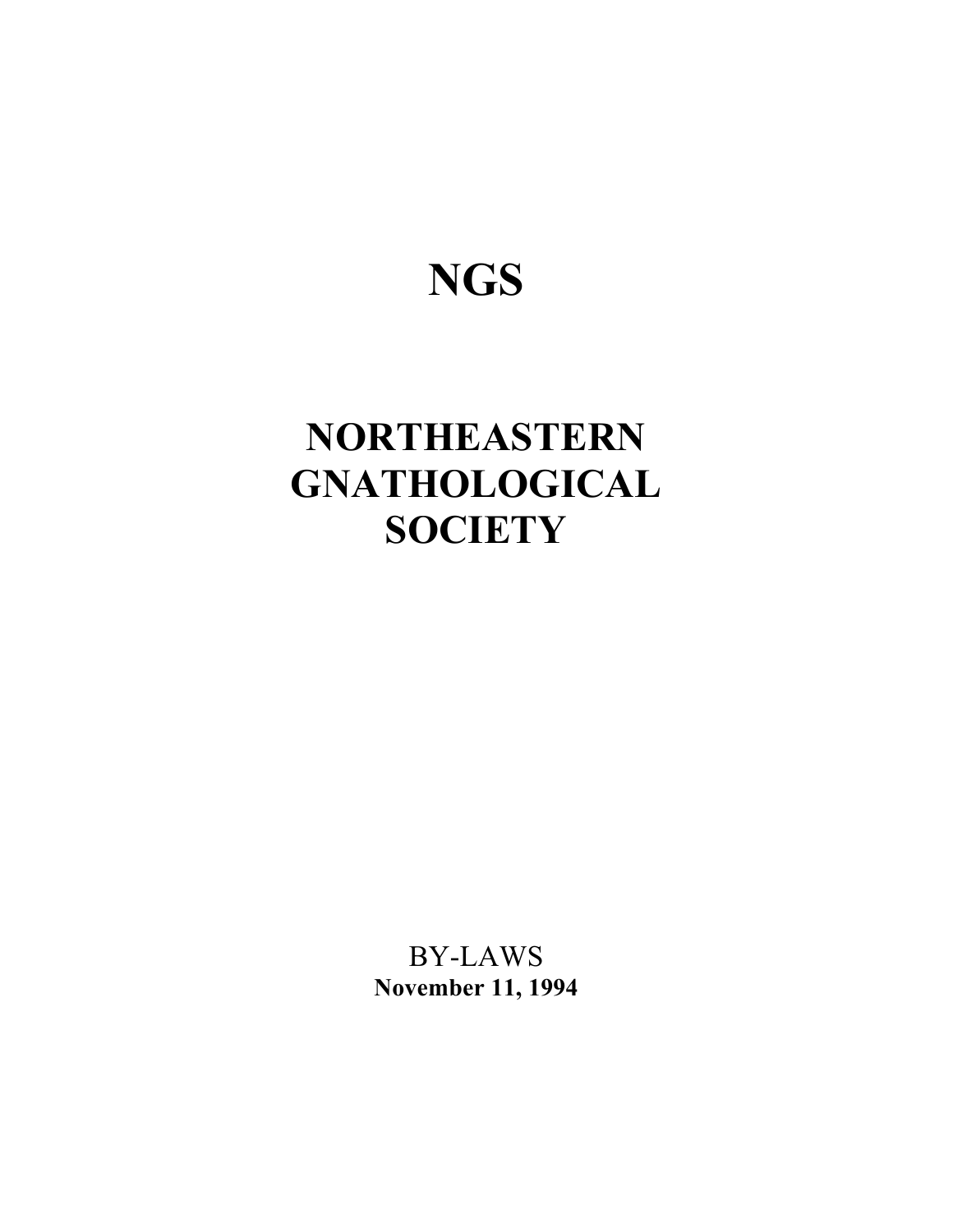# **TABLE OF CONTENTS**

| <b>PAGE</b>                                                  |  |
|--------------------------------------------------------------|--|
| <b>ARTICLE I</b>                                             |  |
| <b>ARTICLE II</b>                                            |  |
| <b>ARTICLE III</b>                                           |  |
| <b>ARTICLE IV</b>                                            |  |
| <b>ARTICLE V</b>                                             |  |
| <b>ARTICLE VI</b>                                            |  |
| <b>ARTICLE VII</b>                                           |  |
| <b>ARTICLE VIII</b>                                          |  |
| <b>ARTICLE IX</b>                                            |  |
| <b>ARTICLE X</b>                                             |  |
| <b>ARTICLE XI</b><br>CONTRACTS, CHECKS, DEPOSITS AND FUNDS 9 |  |
| <b>ARTICLE XII</b>                                           |  |
| <b>ARTICLE XIII</b>                                          |  |
| <b>ARTICLE XIV</b><br>10                                     |  |
| <b>ARTICLE XV</b>                                            |  |
| <b>ARTICLE XVI</b>                                           |  |
| <b>ARTICLE XVII</b><br>11                                    |  |
| <b>ARTICLE XVIII</b>                                         |  |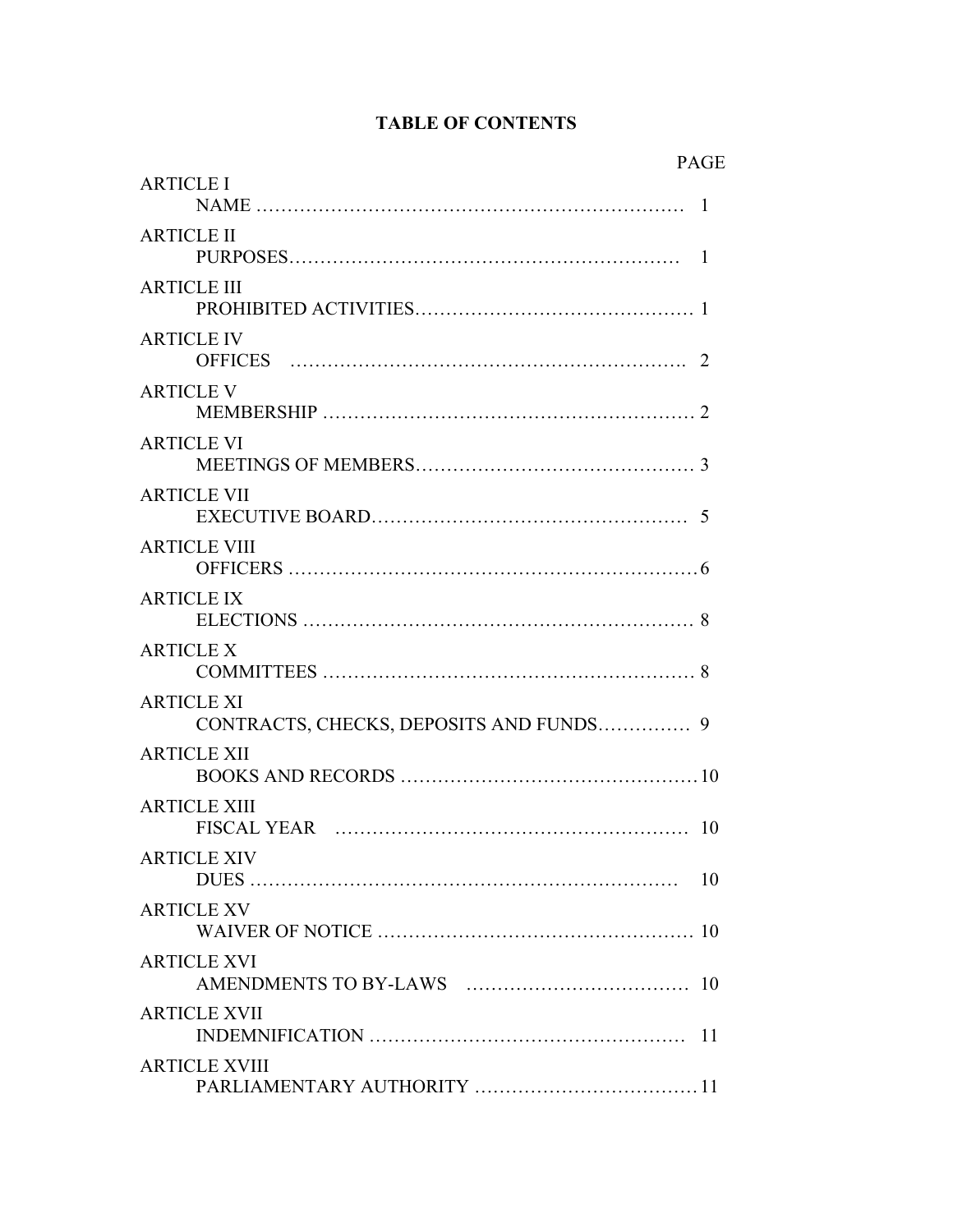# **NORTHEASTERN GNATHOLOGICAL SOCIETY**



Revised November 1994

# **NAME**

The name of the Society is the Northeastern Gnathological Society.

# **ARTICLE II**

#### PURPOSES

The Society is organized, and shall be operated, exclusively for scientific, charitable and educational purposes to advance, foster, encourage, promote and improve the art, science, and practice of prosthodontics, gnathological, planned occlusion, and advanced techniques for restoring and maintaining the health and function of the masticatory system.

To perform any acts, including the raising of funds, necessary or incidental to the carrying out of any of the purposes hereinabove set forth. To solicit, accept and hold contributions, gifts and grants of every sort, and to borrow funds for the purpose of the Society. To hold, invest, reinvest, and administer the Society's property of every kind and description including but not limited to its funds, and to use, apply, expend, disburse, grant and contribute the same for the purposes of the Society. To do and participate in all and everything necessary, suitable or proper for the accomplishment of the Society's purposes or powers and the attainment of its objects, subject to the restrictions of all applicable law. The Society shall not operate for pecuniary profit or financial gain.

Nothing herein shall authorize the Society to engage in the practice of the profession of dentistry or any other profession required to be licensed by the Title VIII of the New York State Education Law. Nothing herein shall authorize this Society, directly or indirectly, to engage in or include among its purposes, any of the activities mentioned in the Not-For-Profit Corporation Law, Section 404(b) -(c)-except 404(d). Nothing contained in this certificate shall authorize or empower the Society to perform or engage in any act or practice prohibited by the General Business Law, Section 340, or other antimonopoly statute, of the State of New York.

#### **ARTICLE III**

#### PROHIBITED ACTIVITIES

No part of the net earnings of the Society shall inure to the benefit, or be distributable to, the Members, Directors or Officers of the Society, or any private shareholder or individual, except that the Society shall have the authority and power to pay reasonable compensation for personal services actually rendered to or for the Society. Notwithstanding any other provision of the By-Laws or Articles of Incorporation of the Society or any provision of the General Corporation Law of the State of New York, (or of any present or future law of the State of New York governing or pertaining to the Society) the Society shall not engage in or carry on any activities not permitted to be engaged in or carried on by a corporation described in Section 170(C) and Section 501 (C) (3) of the Internal Revenue Code of 1954 (or the corresponding provision of any future Federal Income tax law).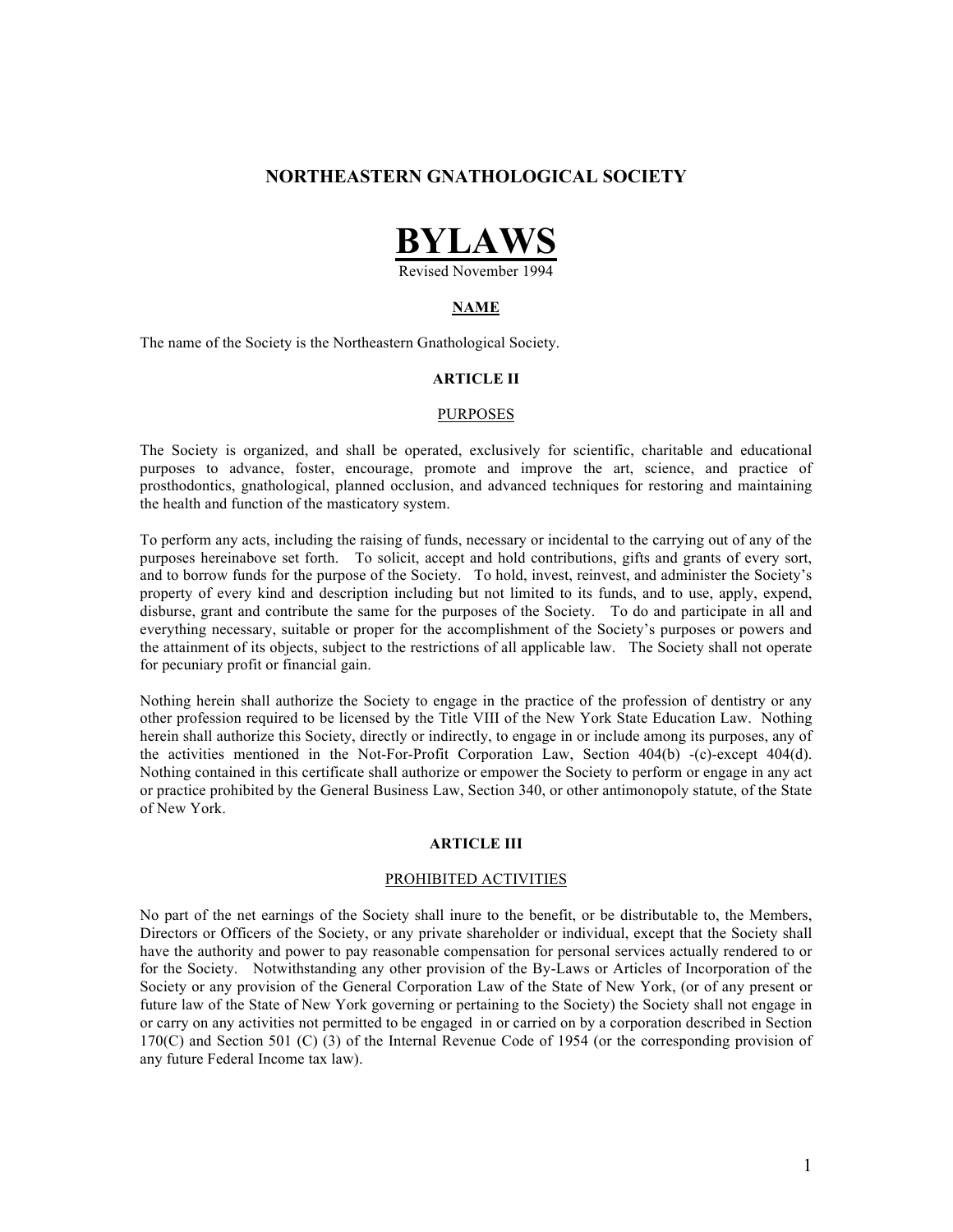# **ARTICLE IV**

# **OFFICES**

Section 1

Registered Office- The registered office shall be in the City of New York, County of New York, State of New York.

Section 2

Other Offices- The Society shall also have offices at such other places both within and without the state of New York as the Executive Board may from time to time determine or the business of the Society may require.

# **ARTICLE V**

#### **MEMBERSHIP**

Section 1

Categories of Members- The Society shall have seven categories of members: Dentist, Technician, Honorary Founders, Honorary, Life Fellows, Retired, and Student.

- A. Dentist- There shall be two categories of membership for dentists: Members and Fellows.
	- 1- Members shall possess the following qualifications:
		- (a) Be members in good standing of the American Dental Association or equivalent organization.
		- (b) Demonstrate an interest in the study and promotion of Prosthodontics with particular emphases upon periodontics and planned occlusion.
		- 2- Fellows shall possess the following qualifications.
			- (a) Must meet the qualifications of membership for not less than 2 years.
				- (b) Shall demonstrate an understanding of Prosthodontic and gnathological principles and utilization of planned occlusion to the satisfaction of the Examining Board.
- B. Technicians- There shall be two categories of Membership for Technicians: Technical Members and Technical Fellows.
	- 1- Technical Members shall be experienced dental technicians demonstrating an interest in the technical aspects of Prosthodontics with particular emphasis on biologic contours and planned occlusion.
	- 2- Technical Fellows shall possess the following qualifications:
		- (a) Must meet the qualifications of Membership for not less than 2 years.
		- (b) Shall demonstrate an understanding of Prosthodontic and Gnathological principles and utilization of planned occlusion to the satisfaction of the Examining Board.
- C. Honorary Founders- The status of Honorary Founder has been bestowed on those few Fellows who have been recognized from both within the Society as well as by the greater dental community for their leadership in establishing this Society and for their contribution to advancing the fields of Prosthodontics and occlusion.
- D. Honorary- Honorary membership may be granted to individuals who have provided extraordinary service to improve the quality of Prosthodontics, or who are respected authorities in the field of gnathology, prosthodontics, or allied fields; or such other persons that the Board of Directors shall determine deserve to become Honorary Members.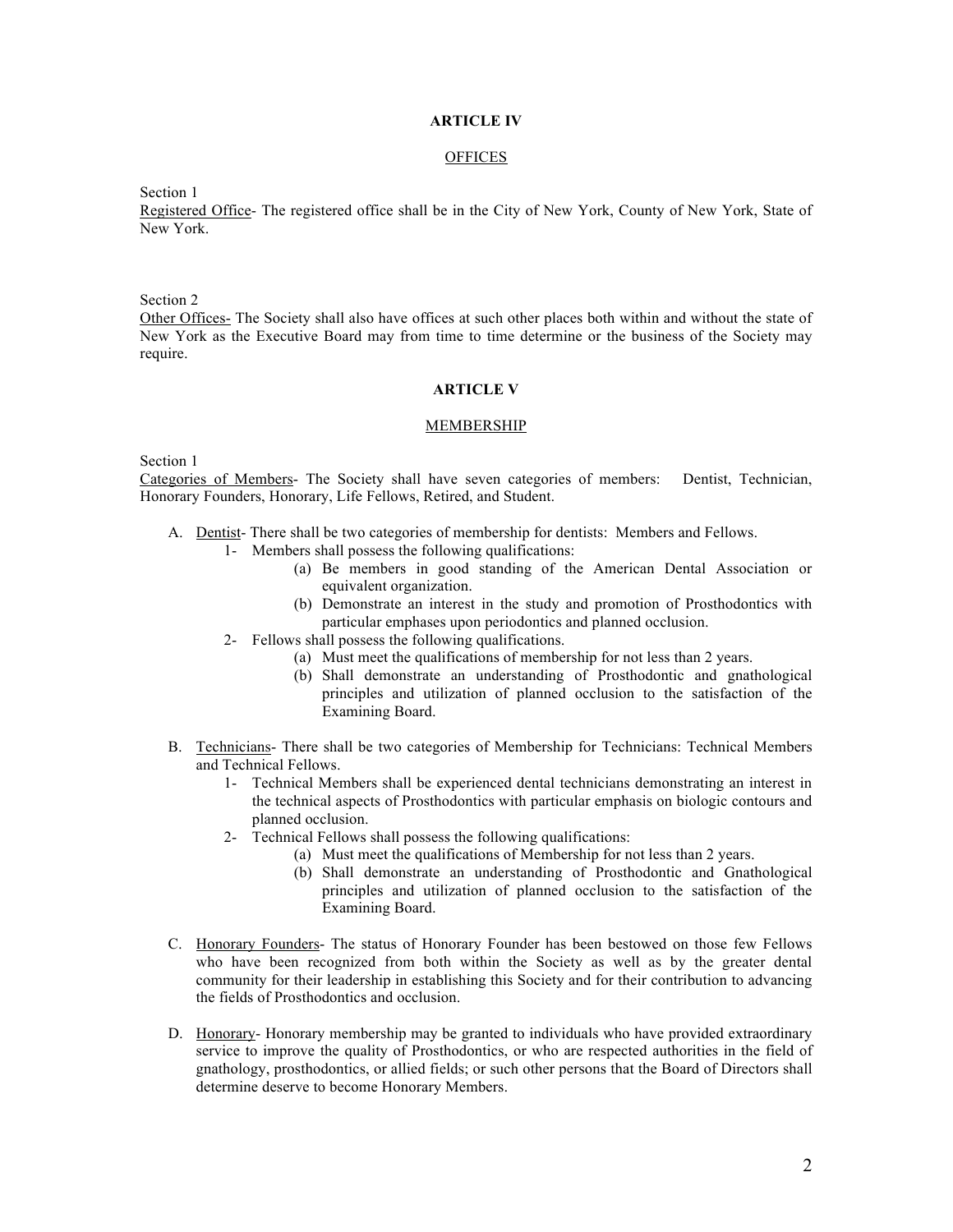- E. Life Fellows- Life Fellowship may be granted to any Fellow who makes application having been a Fellow for not less than 15 years and has reached the age of 65.
- F. Retired- Retired Membership may be granted to any member who makes application having been a member for not less than fifteen years and has retired from active practice.
- G. Student- membership may be granted to students or residents of accredited advanced education programs in Prosthodontics who present their credentials by application to the Executive Board.

Election of Members- Candidates for all categories of Membership shall be elected by a majority of the Executive Board at a duly constituted meeting at which a quorum is present.

#### Section 3

Voting and other Rights- Dental Members and Fellows, Technical Members and Fellows, Honorary Founders, Honorary Members, Life Fellows and Retired Members shall be entitled to vote on all matters brought before the Membership. Students Members shall be non-voting Members. In case of a tie the presiding officer shall cast a deciding vote.

#### Section 4

Yearly Review- The continuing eligibility of each Member and Fellow shall be reviewed each year with respect to the standards of the Society. Those Members found to no longer be eligible for Membership shall have their Membership terminated as provided in Section 5.

#### Section 5

Termination of Membership- The Executive Board, by two-thirds (2/3) of all the Members of the board, may suspend or expel a member for cause after an appropriate hearing. It may also, by a majority vote of those present at any regularly constituted meeting, terminate, suspend, or expel any member who shall be in default in the payment of dues for the period fixed in the Article XIV, Section 2 of these By-Laws.

# Section 6

Resignation- Any member may resign by filling a written resignation with the Secretary, but such registration shall not relieve the member of the obligation to pay any dues, assessments or other charges thereof accrued and unpaid.

#### Section 7

Reinstatement- Upon written request signed by a former member and filed with the Secretary, the Executive Board may, by affirmative vote of two-thirds (2/3) of all the Members of the Board, reinstate such former member to Membership upon such terms as the Executive Board may deem appropriate.

# Section 8 Transfer of Membership- Membership in this Society is not transferable or assignable.

#### **ARTICLE VI**

#### MEETINGS OF MEMBERS

Section 1

Bi-Annual Meetings- There shall be two meetings of the Members each year, one in the Spring and one in the Fall. The Spring meeting shall be designated for the election of the Executive Board and Officers when elections are in order. Both meetings shall convene for the transaction of other business as may come before the Society. The Executive Board shall determine the place and date of these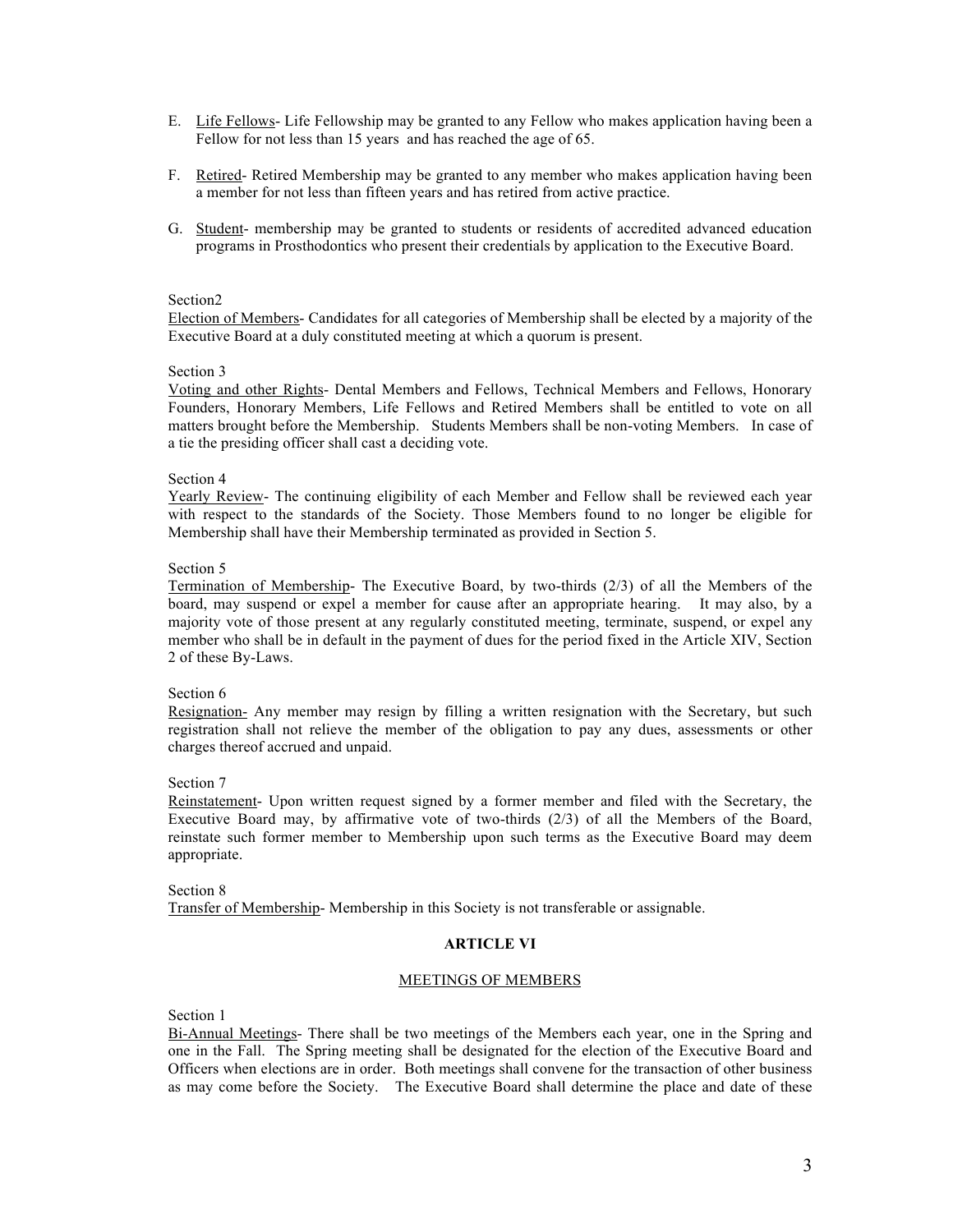meetings. Notification shall be given at least ten (10) but not more then ninety (90) days prior to the meeting date. In addition, notice of the meeting shall be given as is set forth below.

#### Section2

Special meetings can be called by the Executive Board or by written petition signed by a least 10 voting Members.

#### Section 3

Place of Meeting-The Executive Board may designate any place, either within or without the State of New York, as the place of meeting for any bi-annual meeting or for any special meeting. If no designation is made or if a special meeting be otherwise called, the place of meeting shall be the office of the Society in the State of New York.

#### Section 4

Notice of Meetings- Written notice stating the place, day, hour and purpose of any meeting of Members shall be delivered, either personally or by mail, to each member not less than ten or more then ninety days before the date of such meeting, by or at the direction of the President, or the Secretary, or the Officers or persons calling the meeting. In case of a special meeting or when required by statute or by these By-Laws, the purpose or purposes for which the meeting is called shall be stated in the notice, (in such cases notification except in emergency at least three days notice shall be given). If mailed, the notice of a meeting shall be deemed to be delivered when deposited in the United States mail addressed to the member at the member's address as it appears on the records of the Society, with postage thereon prepaid.

#### Section 5

Informal Action by Members- Any action required to be taken at any bi-annual or special meeting of Members, or any action which may be taken at any annual or special meeting of such Members may be taken without a meeting, without prior notice and without a vote, if a consent in writing, setting forth the action so taken, shall be signed by the number of Members that would be necessary to authorize or take such action at a meeting at which all members entitled to vote thereon were present and voted. Prompt notice of the taking of the Society action without a meeting by less that unanimous written consent shall be given to those Members entitled to vote who have not consented in writing.

#### Section 6

Quorum- One-third  $(1/3)$  of the total voting Membership (including at least two Officers and three other members of the Executive Board) shall constitute a quorum. If a quorum is not present at any meeting of Members, a majority of the Members present may adjourn the meeting from time to time without further notice.

#### Section 7

Proxies- At any meeting of Members, a member entitled to vote may vote by proxy executed in writing by the member or the member's duly authorized attorney-in-tact.

#### Section 8

Manner of Acting- A majority of the votes entitled to be cast on a matter to be voted upon by the Members present or represented by proxy at a meeting at which a quorum is present shall be necessary for the adoption thereof unless a greater proportion is required by law or by these By-Laws.

#### Section 9

Procedure- The most current edition of *Sturgis' Standard Code of Parliamentary Procedure* shall be used as parliamentary authority for the conduct of meetings for the Members.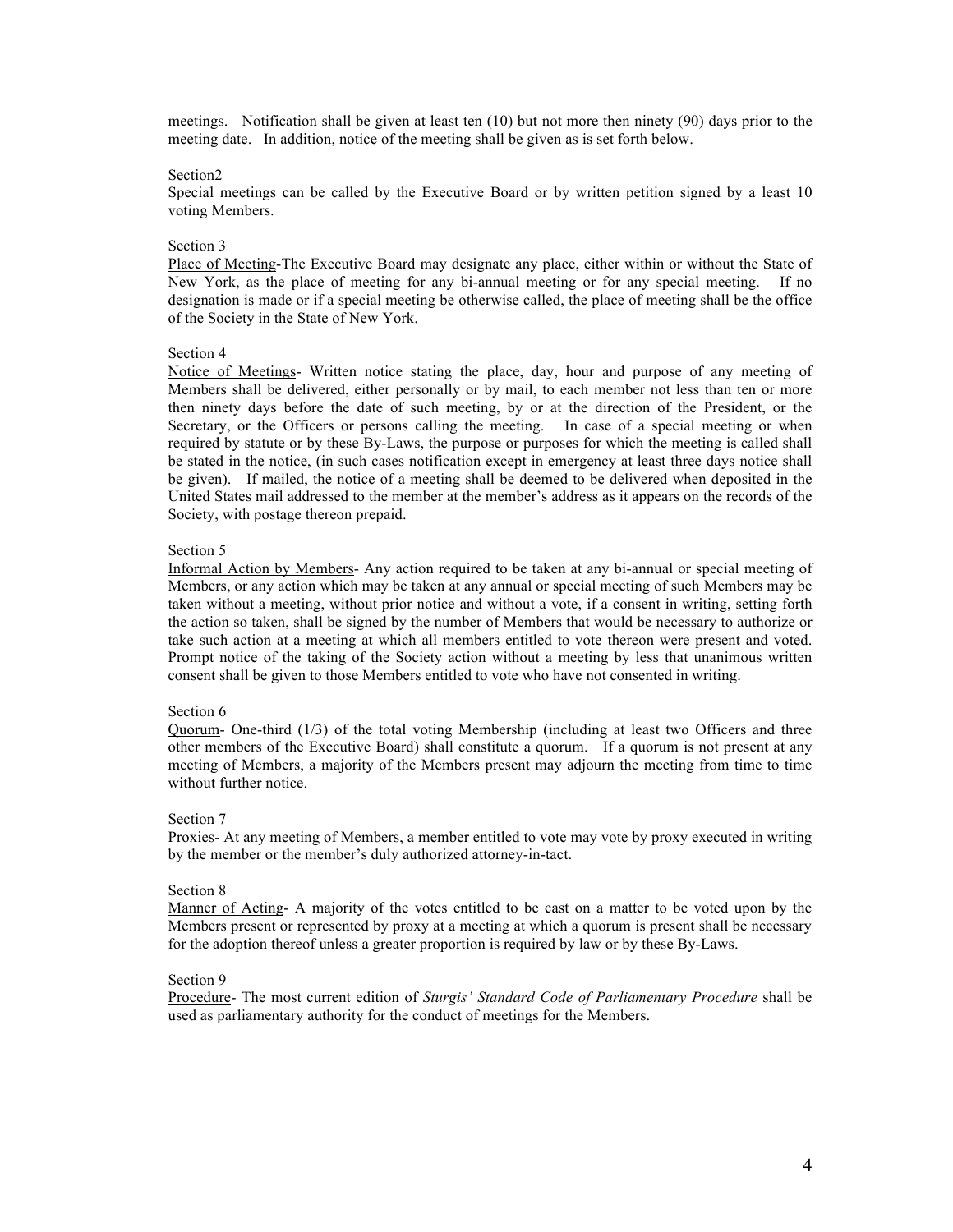# **ARTICLE VII**

#### EXECUTIVE BOARD

Section 1

General Powers- The affairs of the Society shall be managed by its Executive Board. It shall make recommendations to the Society and shall perform such other duties as are specified in these By-Laws. The Board shall be subject to the orders of the Society and none of its acts shall conflict with action taken by the Society.

- (a) Membership- The Executive Board shall consider for approval for Membership recommendations of the Membership Committee as are submitted to it, from time to time, pursuant to such procedures as the Executive Board shall have adopted.
- (b) Establishment and Committees- The Executive Board shall establish by resolution committees that the President deems appropriate from time to time pursuant to such procedures as the Executive Board shall have adopted

# Section 2

Number. Term of Office and Qualifications- The Executive Board shall consist of the Officers of the Society, the Immediate Past President, four Dentist Fellows-at-large, and two Technical Fellows-at-large. Each year, the President shall request each Past President to serve on the Executive Board for that year. Those Past Presidents who choose to serve will be considered full voting Members of the Board.

All Members of the Executive Board must be chosen from among The Fellows of The Society. The officers and the Immediate Past President shall serve for two year terms. The four Dental Fellows-at-large and two Technical Fellows-at-large shall serve four year terms. Of these Fellows-at-large, two Dental Fellows-at-large and one Technical Fellow-at-large shall be elected every two years so that there are overlapping terms. Dental and Technical Fellows-at-large may not be re-elected to serve consecutive terms.

# Section 3

Elections-The Officers and Fellows-at-large shall be elected as described in Article IX.

# Section 4

Meetings- Four regular meetings of the Executive Board shall be held each year without other notice than this By-Law. The Executive Board shall provide by resolution the time and place for holding such regular meetings or additional meetings as deemed necessary from time to time without other notice than such resolution.

# Section 5

Special Meetings- Special meeting of the Executive Board may be called by or at the request of the President or any two Board Members. The person or persons authorized to call special meetings of the Board may fix any place as the place for holding any special meeting of the Board called by them.

# Section 6

Notice- Notice of any special meeting of the Executive Board shall be given at least two days previously thereto by written notice delivered personally or sent by mail or telegram to each Executive Board member at the member's address as shown by the records of the Society. If mailed, such notice shall be deemed to be delivered when deposited in the United States mail in a sealed envelope so addressed, with postage thereon pre-paid. If notice be given by telegram, such notice shall be deemed to be delivered when the telegram is delivered to the telegraph company. Any member may waive notice of any meeting. The attendance of a member at any meeting shall constitute a waiver of notice of such meeting, except where a Director attends a meeting for the express purpose of objecting the transaction of any business because the meeting is not lawfully called or convened. Neither the business to be transacted at, nor the purpose of,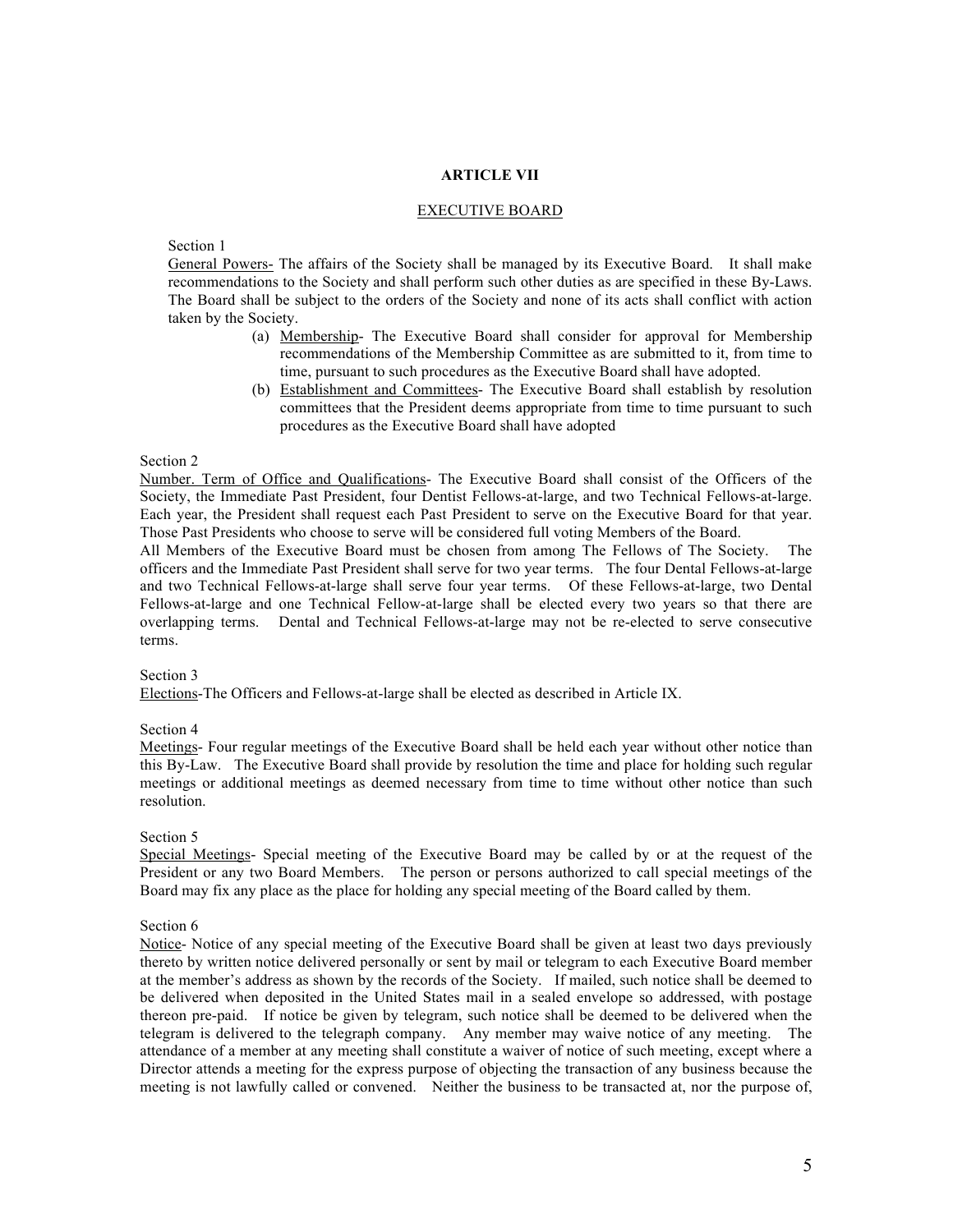any regular or special meeting of the Board need be specified in the notice or waiver of notice of such meeting, unless specifically required by law or these By-Laws.

# Section 7

Attendance at Meetings- Any member of the Society may attend meeting of the Executive Board, but shall not be allowed to take part in the proceedings unless invited to do so by the President.

#### Section 8

Quorum- Seven Members of the Executive Board, including at least two elected Officers shall constitute a quorum for the transaction of business at any meeting of the Board; but if less than the required quorum is present a majority of the Members present may adjourn the meeting from time to time without further notice.

#### Section 9

Manner of Acting- The act of a majority of the Members present at a meeting at which a quorum is present shall be the act of the Executive Board, unless the act of a greater number is required by law or by these By-Laws.

#### Section 10

Vacancies- Any vacancy occurring in the Executive Board may be filled by the affirmative vote of a majority of the remaining Members, though less than a quorum of the Executive Board. A member elected to fill a vacancy shall be elected for the unexpired term of the member's predecessor in office.

#### Section 11

Compensation- Board Members as such shall not receive any stated salaries for their services.

# Section 12

Informal Action by Board Member- Any action required by law to be taken at a meeting of the Executive Board, or any action which may be taken at a meeting of the Executive Board, may be taken without a meeting if a consent in writing, setting forth the action so taken, shall be signed by all the Executive Board. Any one or more Members of the Executive Board may participate in a meeting by means of a conference telephone or similar communications equipment which allows all Members participating in the meeting to hear each other at the same time.

#### Section 13

Removal of Executive Board Members- At any meeting of the full Membership, duly called as provided in these By-Laws, any Executive Board member or Members may, by the affirmative vote of a majority of the Members entitled to vote, be removed from office, either with or without cause, and the Executive Board member's successor or their successors may be elected at such meeting; or the remaining Executive Board Members may, to the extent vacancies are not filled by such election, fill any vacancy or vacancies created by such removal.

# Section 14

Procedure- The most current edition of *Sturgis' Standard Code of Parliamentary Procedure* shall be used as parliamentary authority for the conduct of meetings of the Executive Board.

# **ARTICLE VIII**

# **OFFICERS**

Section 1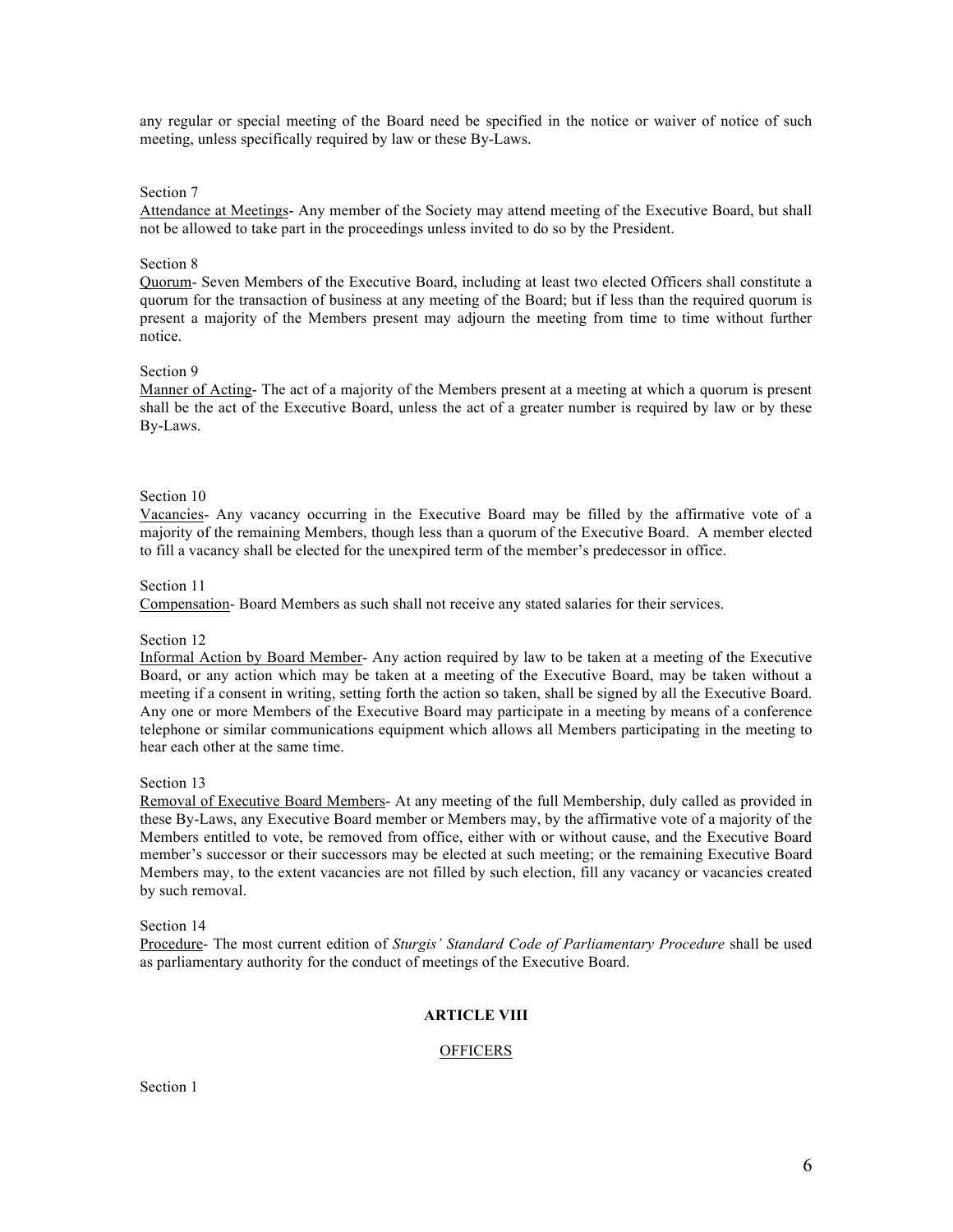Officers- The Officers of the Society shall be the President, President-Elect, Vice President, Secretary, Treasurer and Editor.

#### Section 2

Term and Qualifications of Officers- Officers of the Society shall be nominated and elected for a term of two years at the regular Spring meeting of Membership and installed at the following regular Fall meeting. Officers shall be elected only from the Dental or Technical Fellows and shall hold office until their successors have been elected and installed.

#### Section 3

Elections- Officers of the Organization shall be elected as described in Article IX.

#### Section 4

Removal- At any meeting of the Members, duly called as provided in these By-Laws, at which a quorum is present, any officer may, by the affirmative vote of a majority of all Members entitled to vote, either present or by proxy, be removed from office, either with or without cause, and such officer's successor or their successors may be elected at such meeting: or the Executive Board may, to the extent vacancies are not filled by such election, fill any vacancy or vacancies created by such removal. Any officer elected or appointed by the Executive Board may be removed, either with or without cause, by the Executive Board.

#### Section 5

Vacancies- A vacancy in any office because of death, resignation, removal, disqualification or otherwise, may be filled by a majority vote of the Executive Board, for the unexpired portion of the term.

#### Section 6

President- The President shall be the principal Executive Officer of the Society and shall in general supervise all of the business and affairs of the Society. The President shall preside at all meetings of the Members and Executive Board. The President may sign, with the Secretary, Treasurer, or any other proper officer of the Organization authorized by the Executive Board, any deeds, mortgages, bonds, contracts, or other instruments which the Executive Board has authorized to be executed, except in cases where the signing and execution thereof shall be expressly delegated by the Executive Board or by these By-Laws or by statute to some other officer or agent of the Society; and in general the President shall perform all duties incident to the office of the President and such other duties as may be prescribed by the Executive Boad from time to time. The President shall appoint all committees with the approval of the Executive Board.

# Section 7

President-Elect- The President-Elect shall assist the President and succeed him in the next term. In the President's absence or in the event of the President's inability or refusal to act, the President-Elect shall perform the duties of the President, and when so acting, shall have all the powers of and be subject to all of the restrictions upon the President.

#### Section 8

Vice-President- The Vice-President shall assist the President and shall perform such other duties as from time to time shall be assigned by the President, the Executive Board, or the By-Laws. In the absence of the President and the President-Elect or in the event of their inability or refusal to act, the Vice-President shall perform the duties of the President, and when so acting shall have all the powers of and be subject to all of the restrictions upon the President.

# Section 9

Secretary- The Secretary shall keep the minutes of the meeting s of the Members and meetings of the Executive Board. He shall see that all notices are duly given in accordance with the provisions Article VI Section 4 and Article VII Section 6 of these By-Laws or as required by law including but not limited to notification of meetings and nomination for Officership. He shall be custodian of the Society's records; keep a register of the post office address of each member which shall be furnished to the Secretary by such a member; and in general perform all duties incident to the office of Secretary and such other duties as from time to time may be assigned to the Secretary by the President or by the Executive Board.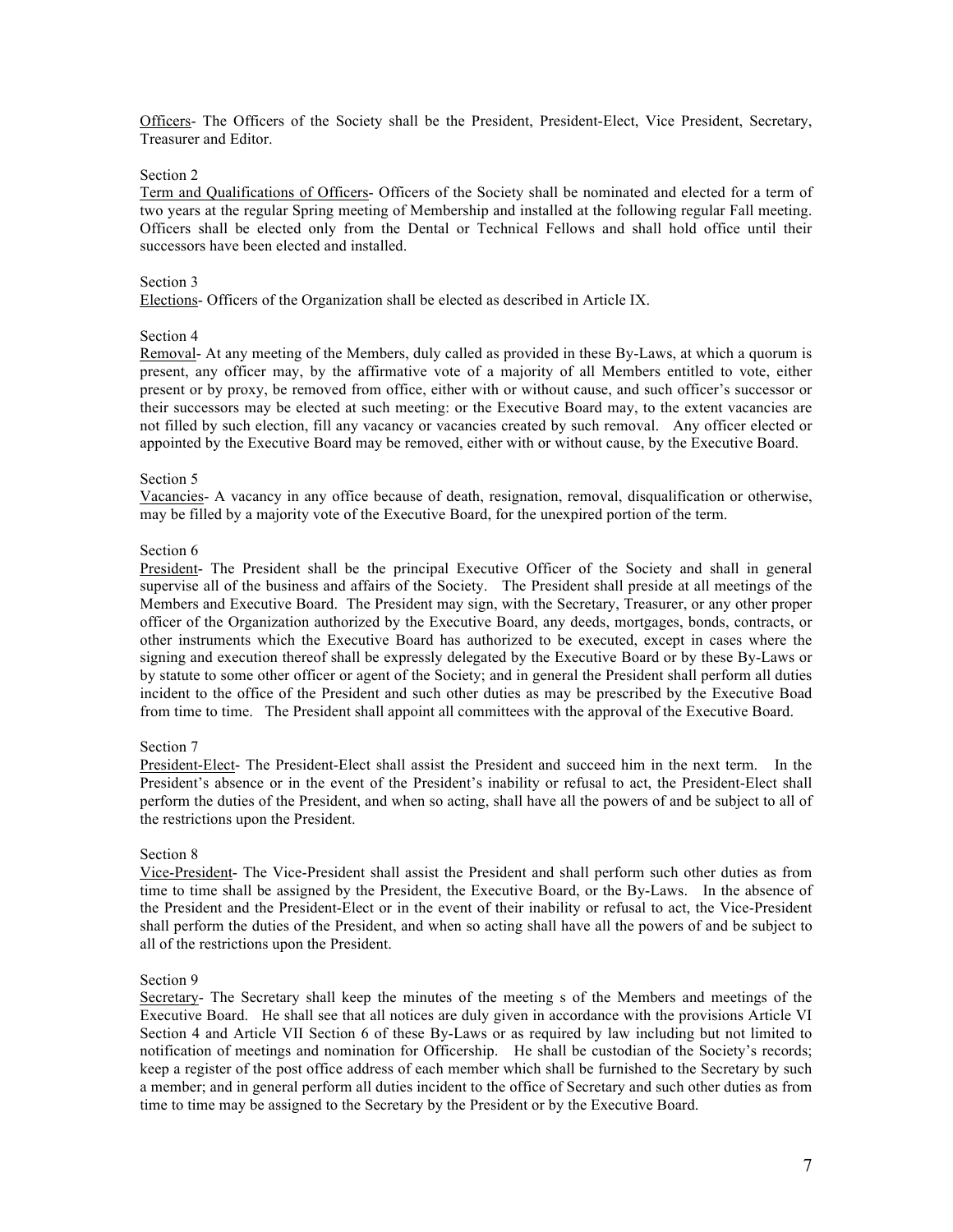Treasurer- The Treasurer shall have charge and custody of and be responsible for all funds and securities of the Society; receive and give receipts for moneys due and payable to the Society from any source whatsoever, and deposit all such moneys in the name of the Society in such banks, trust companies, or other depositories as shall be selected in accordance with the provisions of these By-Laws. The treasurer shall pay all bills approved by the Executive Board. He shall present periodic financial reports at executive Board meetings and an annual official audit of the financial affairs of the Organization each January.

If required by the Executive Board, the Treasurer shall give a bond for the faithful discharge of the Treasurer's duties in such sum and with such surety or sureties as the Executive Board shall determine; the expense for which shall be borne by the Society.

# Section 11

Editor- The Editor shall be in charge of the publications of the Society and represent the Society to the "Journal of Prosthetic Dentistry".

Section 12 Executive Board- The Executive Board shall conduct the business of the Organization.

# **ARTICLE IX**

# ELECTIONS

Section 1

Election of Officers and Members of the Executive Board- Officers shall be nominated and elected for a term of two years. Dental Fellows-at-large and Technical Fellows-at-large shall be elected for a four year overlapping terms as described in Article VII Section 2. Nominations and elections of the Officers and Fellows-at-large shall take place at the regular Spring meeting of the Society when elections are in order and confirmed by majority vote of the Members present at the meeting provided there is a quorum as defined in these By-Laws. They shall be installed and their term shall begin at the close of the next regular Fall meeting of the Society and continue until their successors are installed. If the election of Officers shall not be held at such meetings, such election shall be held as soon thereafter as conveniently may be. The Immediate Past President shall automatically become a member of the Executive Board and serve for two years concurrent with the new state of Officers. All other Past Presidents may serve as full voting Members of the Executive Board for renewable terms of one year as provided for in Article VII Section 2.

Section 2

Nominations- Nominations for elective offices shall be made by the Nominating Committee. The state shall be presented for approval to the Executive Board and published for the general Membership. Nominations may also be made form the floor by any voting member.

# **ARTICLE X**

# COMMITTEES

Section 1

Standing Committees- The following shall be the standing committees:

- (A) Membership Committee
- (B) Fellowship Examination Committee
- (C) Nominating Committee
- (D) Program Committee
- (E) Arrangements Committee
- (F) Finance Committee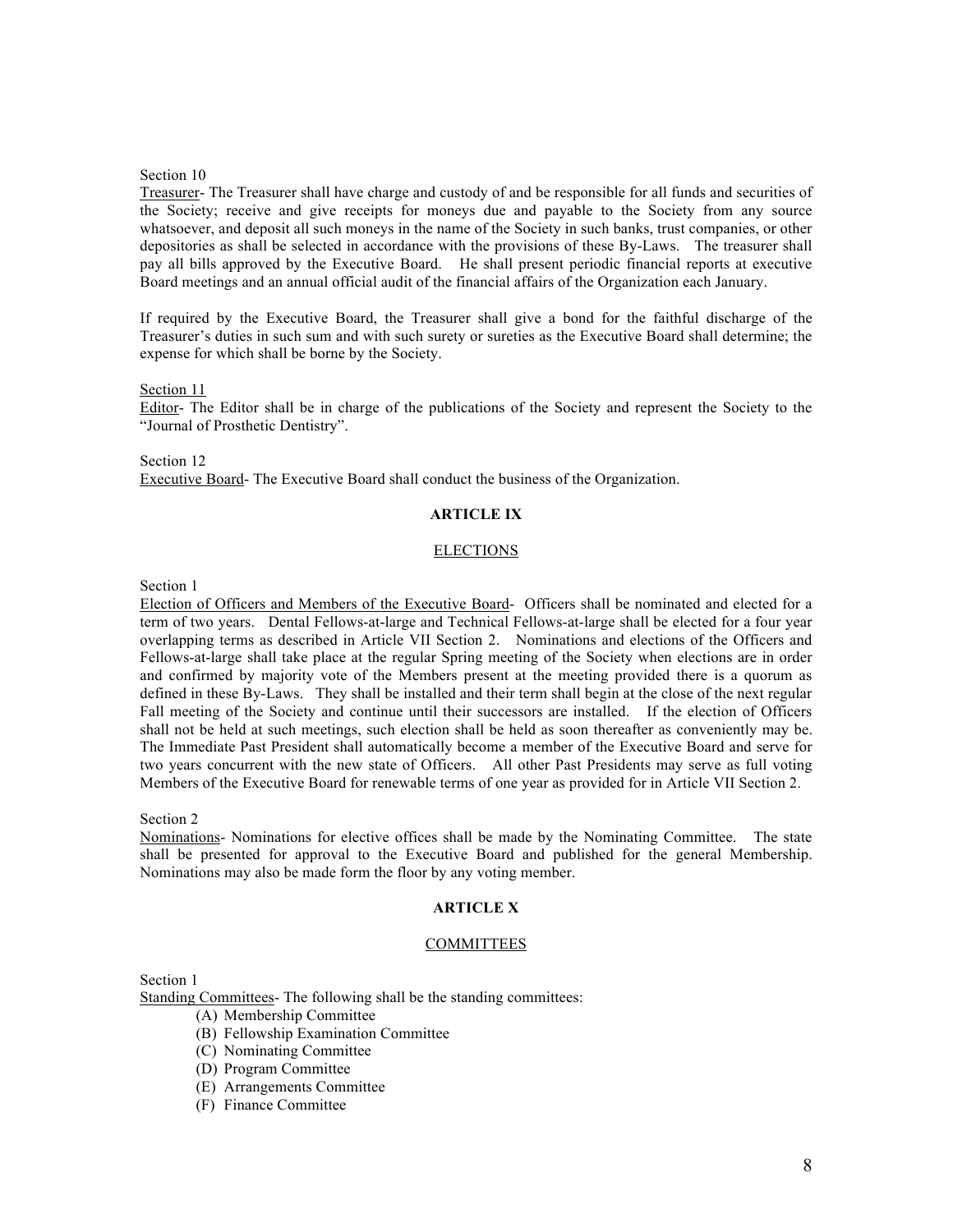- (G) Education Committee
- (H) Awards Committee

Committee Appointments- Committee appointments will be made by the President for approval by the Executive Board by a majority vote of those present at any regularly constituted meeting of the Executive Board at which a quorum is present.

# Section 3

Other Committees- Such other committees, standing or special, shall be appointed as stated above.

# Section 4

Terms of office-

- (a) Standing Committee. Each member of a standing committee shall sever coterminous with the President or until the succeeding President has appointed a successor, unless the committee shall sooner be terminated or unless such member be removed from such committee or unless such member shall cease to qualify as a member thereof.
- (b) Special Committee. Each member of a special committee shall serve until that committee's mandate is completed or until disbanded by the authority which appointed them.

# Section 5

Chairperson- One member of each committee shall be appointed Chairperson by the President.

Section 6

Vacancies- Vacancies in the Membership of any committee may be filled by appointments made in the same manner as in the case of the original appointments.

# Section 7

Quorum- Unless otherwise provided in the resolution of the Executive Board designating a committee, a majority of the whole committee shall constitute a quorum and the act of a majority of the members present at a meeting at which a quorum is present shall be the act of the committee.

Section 8

Rules- Each committee may adopt rules for its own government not inconsistent with these By-Laws or with rules adopted by the Executive Board.

# **ARTICLE XI**

# CONTRACT, CHECKS, DEPOSITS AND FUNDS

Section 1

Contracts- The Executive Board may authorize any officers, agent or agents of the Society, in addition to the Officers so authorized by these By-Laws, to enter into any contract or execute and deliver any instrument in the name of and on behalf of the Society, and such authority may be general or confined to specific instances.

Section 2

Checks, Drafts, etc.- All checks, drafts or orders for the payment of money, notes or other evidences of indebtedness issued in the name of the Society, shall be signed by such officer or Officers, agent or agents of the Society and in such manner as shall from time to time be determined by resolution of the Executive Board.

Section 3

Deposits- All funds of the Society shall be deposited from time to time to the credit of the Society in such banks, trust companies or other depositories as the Executive Board may select.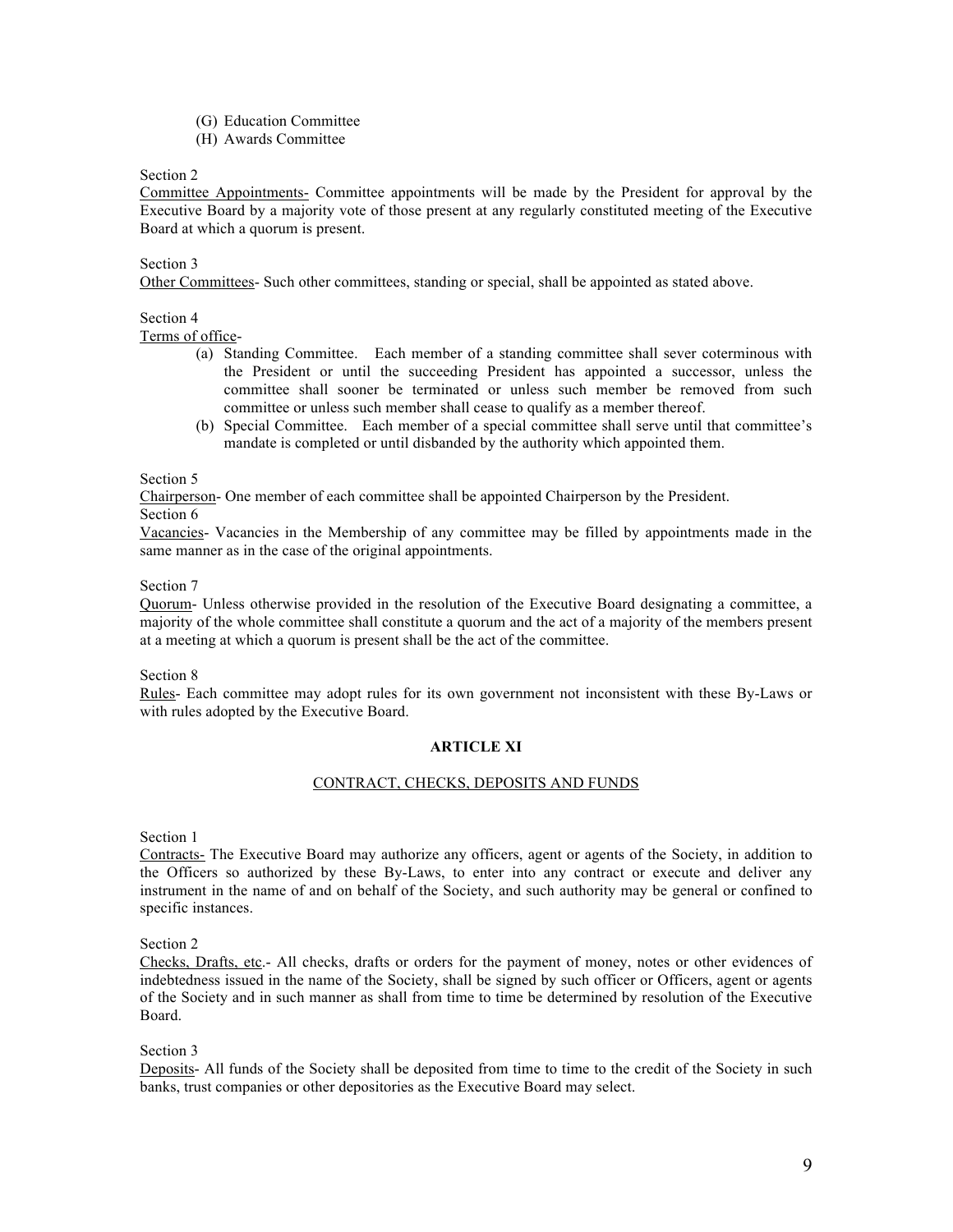Gifts- The Executive Board may accept on behalf of the Society any contribution, gift, bequest or devise for the general purposes or for any special purpose of the Society.

# **ARTICLE XII**

#### BOOKS AND RECORDS

The Society shall keep correct and complete books and records of account and shall also keep minutes of the proceedings of its Members, Executive Board and committees having any of the authority of the Executive Board, and shall keep at its registered or principal office a record giving the names and addresses of the Members entitled and not entitled to vote. All books and records of the Society may be inspected by a member, or the member's agent or attorney, for any proper purpose at any reasonable time.

# **ARTICLE XIII**

#### FISCAL YEAR

The fiscal year of the Society shall begin on the first day of January and end on the last day of December in each year.

# **ARTICLE XIV**

#### DUES

Section 1

Annual Dues- The Executive Board may determine from time to time the amount of Initiation fee, if any, and annual dues, if any, payable to the Society by Members of each class.

Section 2

Payment of Dues- Dues shall be payable in advance on the first day of January in each fiscal year. Dues of a new member shall be prorated from the first day of the month in which such new member is elected to Membership, for the remainder of the fiscal year of the Organization.

Section 3

Default and Termination of Membership- When any member of any class shall be in default in the payment of dues for a period of three months from the beginning of the fiscal year or period for which such dues became payable, such member's Membership may thereupon be terminated by the Executive Board in the manner provided in Article V, Section 5 of these By-Laws.

# **ARTICLE XV**

# WAIVER OF NOTICE

Whenever any notice is required to be given under the provisions of the General Corporation Law of the state of Delaware of under the provisions of the Articles of Incorporation or the By-Laws of the Society, a waiver thereof in writing signed by the person or persons entitled to such notice, whether before or after the time stated therein, shall be deemed equivalent to the giving of such notice.

# **ARTICLE XVI**

#### AMENDMENTS TO BY-LAWS